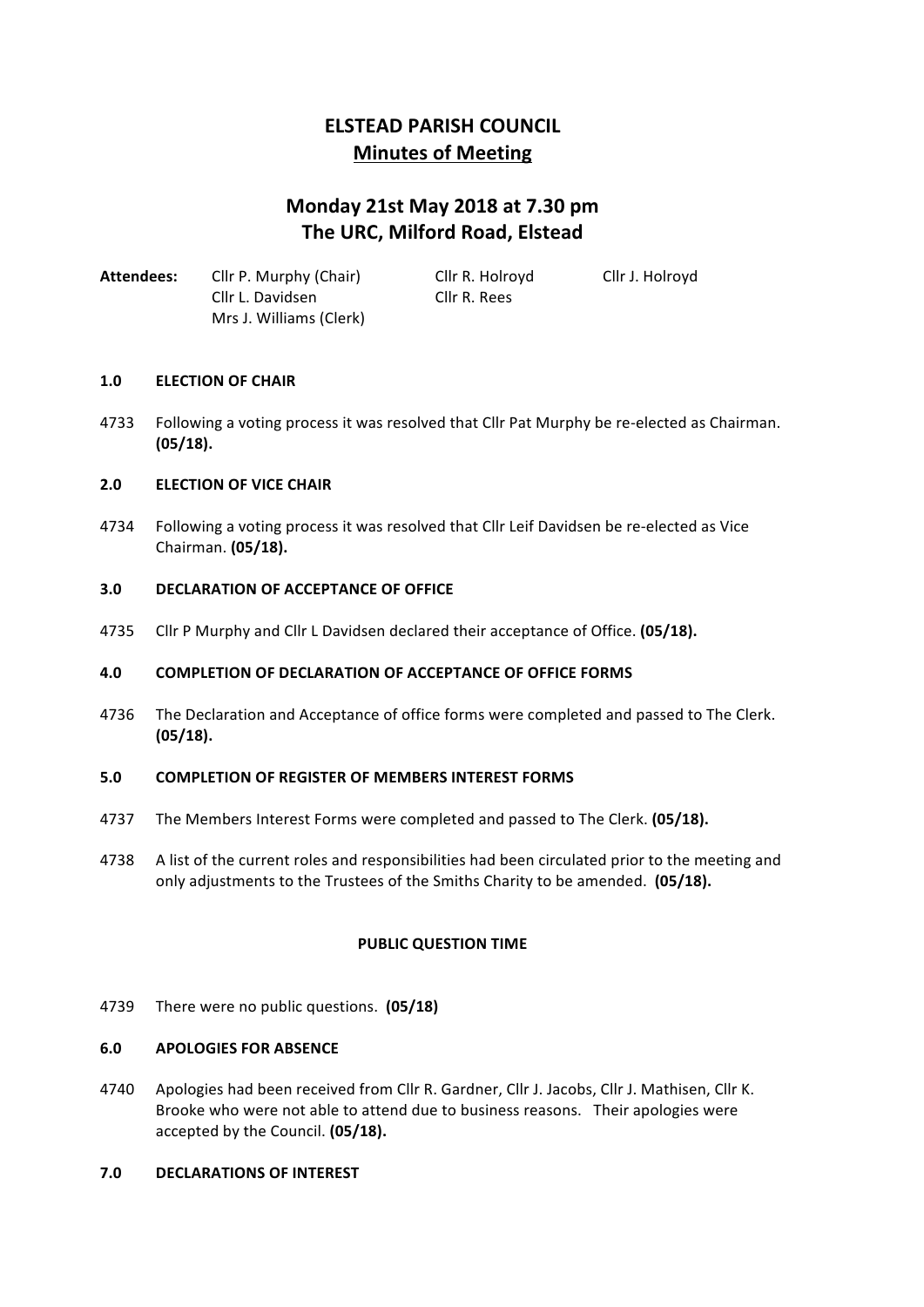4741 No members disclosed any (a) Personal, (b) Prejudicial interests which they are required to disclose by section 94(1) of the Local Government Act 1972 and in accordance with The Parish Council (Model Code of Conduct) Order 2007. **(05/18).** 

## **8.0 APPROVAL OF PREVIOUS MINUTES HELD 16th APRIL 2018**

4742 The minutes of the Parish Council meeting held on 16th April 2018 were agreed and signed by the Chairman. **(05/18).** 

# **9.0 APPROVAL OF PREVIOUS PLANNING MINUTES HELD 16th APRIL 2018**

4743 The minutes of the Planning meeting held on 16th April 2018 were agreed and signed by the Chairman. (04/18).

## **10.0 MATTERS ARISING**

- 4744 BW68 improvement: SCC currently have no monies for remedial work. The PC offered SCC £1,500 to help and gave priority to improving BW 68. There has been no further progress on this matter. The Clerk reported that the BW was very waterlogged following the recent bad weather. Richard Knight has cleared the drains as requested. (05/18). **Minute to be removed next month.**
- 4504 Cyber security. The Clerk has obtained feedback from other parishes. The Clerk saves documents to an external hard drive and this is kept securely. Cllr Brooke to ask what the best practise is when she attends the data protection Officer training session on 6.2.18. **(05/18).** Minute to be removed next month and as covered by PC's GDPR rules.
- 4745 Signage: New signs have been produced and will erected by Richard Knight. The Clerk has advised club users of both the rec car parks. (05/18). Minute to be removed next month.
- 3593 The play area sub-committee has started to research a suitable replacement for the train. **(09/16)**
- 4746 FP64: The landowner has applied for a diversion across the field. Jo Porter (SCC Countryside) has met with the landowner on  $08/01/18$ . The landowner raised queries which SCC are pursuing. The Clerk contacted Surrey CC again following the advertisement that the fp is to be closed for a further year. The Clerk highlighted that the PC was extremely disappointed that no further progress appeared to have been made since the meeting in October 2017. SCC advised that there would be progress to report back in the June meeting. **(05/18)**
- 4682 Cemetery Space Assessment: If more space is required trees will need to be felled and the land must settle for 10 years before burials can happen on the cleared site. Cllr Davidsen is working up a cemetery plan. The Clerk also has some documents plus feedback from gravediggers and will liaise with Cllr Davidsen. (04/18)
- 4626 Traffic/speed/parking around the school: SCC Highways arranged for a traffic audit on Friday  $2^{nd}$  February. A written report has been received but there are some inaccuracies in the report. The Clerk to follow this up and forward a copy to the school. The cost of the proposed changes to the junction at Red House Lane were questioned as the estimate is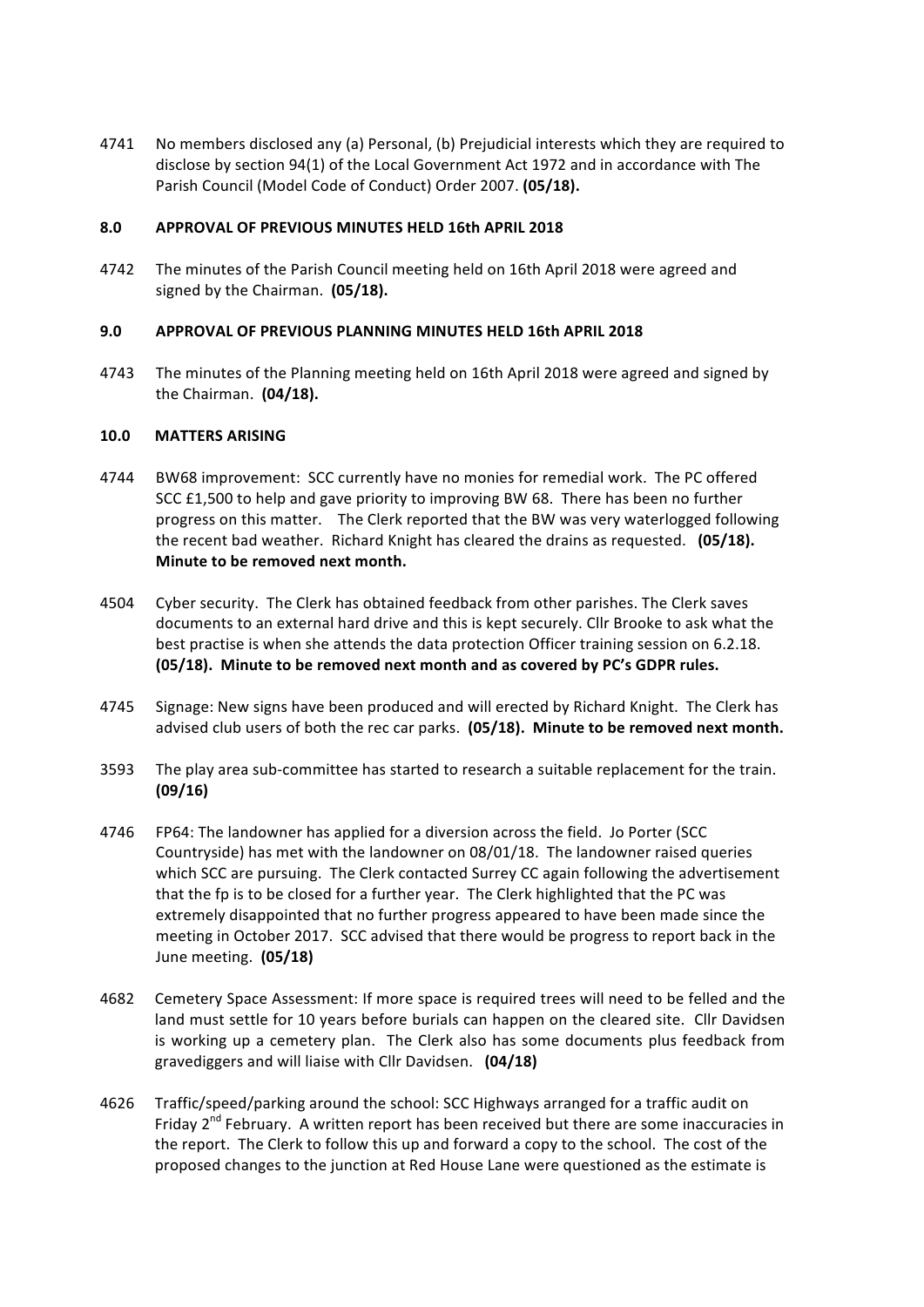£50,000. Cllr Harmer to liaise with Adrian Selby. The school suggested a meeting might be approporiate with residents, the school, SCC and the PC. The PC has said it is happy to attend but that as this is a school issue the school must take the lead in this matter. A spped average count was taken for a week. It registered an average of 28mph and as this is under the 30mph SCC will not pursue this. The Clerk to write to Adrian Selby as the PC believes it should be 20mph in the school zone. The PC would also like notices placed at the pavilion to warn drivers of the school. (05/18).

- 4747 Tree Audit: The Clerk and Cllr Murphy met with Richard Knight and he will remove one of the marked horse chestnut trees on Burford Lodge Rec in April. The Clerk also highlighted a fallen tree in Woolford Lane woods which Richard Knight will look at as well. The Clerk has followed this up and work is expected to be completed before June meeting. (05/18). **Minute to be removed next month.**
- 4683 Beacon View Road phone box as a book exchange: The Clerk and a parishioner visited three phoneboxes in Frensham which have been turned into a museum, historical information spot and an art gallery. The Frensham Clerk said that community book exchanges don't work as books get damp, aren't put back tidily and it is also a magnet for books and other rubbish to be dumped outside. The resident proposing this is to consider if he still wishes to pursue this project. The Clerk to obtain a definitive answer from the resident before the next PC meeting. **(05/18).**
- 4748 EVAA Polytunnels: Some members of the EVAA are keen to have polytunnels but there are no guidelines as to what would be acceptable. EVAA has made the following proposals: the EVAA should be able to offer a poly tunnel as an alternative to a greenhouse as long as it meets the same criteria as a greenhouse i.e. the size is max  $8'$  x  $6'$ , has no concrete base and only one greenhouse of polytunnel per plot requiring written permission in advance. Cllrs accepted this proposal. The EVAA to write this in their Tenancy Agreement under 'Greenhouse or Polytunnel'. **(05/18). Minute to be removed next month.**
- 4749 A letter was received from WBC who are co-ordinating all WW1 centenary events. Cllr J Else and Sue Gowar are interested in forming a working committee to co-ordinate any celebrations in Elstead. The Clerk will hold the list of celebrations so that everything can be advertised collectively. The PC is happy to financially support the event programme and the installation and suggest a formal letter is written with the amount required. **(05/18)** Minute to be removed next month.
- 4573 A complaint was received from a parishioner regarding the state of the parking and verges in Springfield. The Clerk has contacted Cllr J. Else on this matter. (02/18)
- 4686 Elstead bridge: SCC Structures Team evaluating what repairs are required. The Clerk has chased this several times and will chase again. As this is an ancient monument it requires several agencies to assess the damage and agree the work required. (04/18)
- 4780 PIC Monies available. The Clerk asked if this can be spent on BW reparation work but this was turned down. Two projects are proposed: 1) vegetation clearance to prevent vermin intrusion at EVAA 2) environmental recycling / compost bin for Woolfords Lane Cemetery. The Clerk to forward these PIC applications to WBC. There is additionally £2000 available in playing space PIC monies – The Clerk is waiting for proposals from The Sharks and ECC in order to bid for these monies. Cllr Else to promote these applications within WBC on our behalf. The Clerk followed the application up with WBC who had not done anything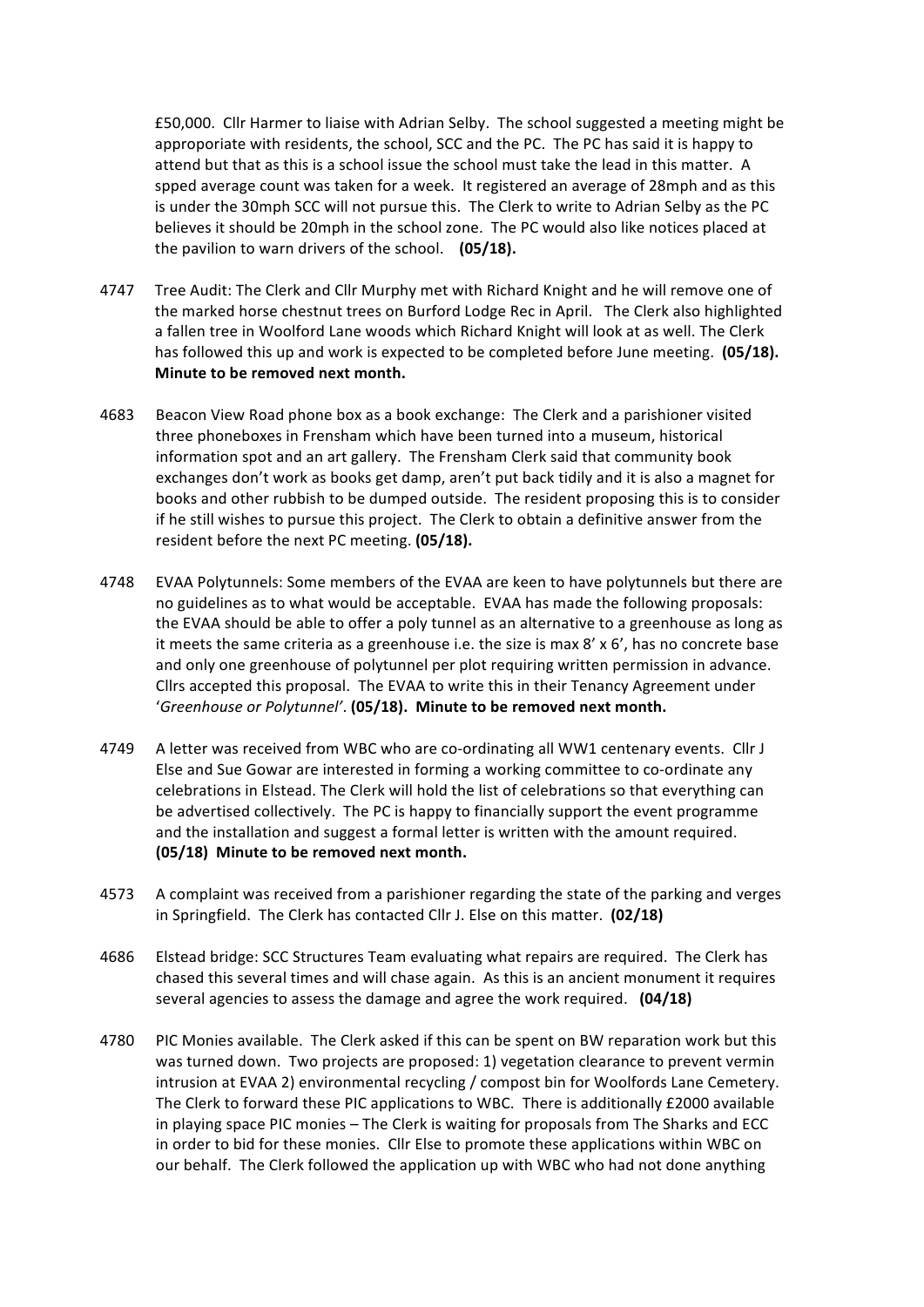with it but subsequently thought that the compost bin in the Cemtery would not be allowed as it was not considered to be capital expenditure. The PC disagreed with this opinion and The Clerk to go back to WBC to ask them to reconsider allowing us to use the PIC funds for the compost bin. (05/18).

- 4631 Box outside the Spar: Hampering access to the PC noticeboard. The Clerk has contacted Blakemores and additionally spoken to the area rep but has not received a response. **(03/18).**
- 4781 Clarion Update: A selection of names were put forward for consideration thank you to Dawn Davidsen for co-ordinating the discussion with Peper Harow residents. The Clerk to forward the proposed street names to Cllr R Holroyd. Additionally the PC's opinion on whether a red or black little bin was sought with the PC proposing the standard black WBC bin would be best. (05/18). Minute to be removed next month.
- 4690 Carehome Weyburn Land: Cllr J Else to follow up what the planning condition for the carehome is. **(04/18).**
- 4692 A consultation notice was received concerning WBC's statement of licensing policy. The consultation will run until  $1<sup>st</sup>$  June 2018. The Clerk and Chairman to read through the details. **(04/18).**
- 4782 A thin drain in front of the property Overgreen is blocked which causes flooding on the pavement. The clerk to notify SCC. The Clerk has raised this on the SCC Highways online reporting website. (05/18).
- 4673 WW1 Commemoration: Lyn and Kim explained the events planned to celebrate the 100 centenary of the end of WW1. These are silent soldiers which can be sponsored,  $25<sup>th</sup>$ -27<sup>th</sup> October an exhibition in the youth centre,  $25^{th}$ - $27^{th}$  October a specially written PETS play,  $27<sup>th</sup>$  October a camp being set up on the Green, installation of a 6ft soldier – PC explained that the statue cannot go on the Church Green and that the churchyard might be a better location. Other events planned including a tea party at The Bridge House Care Home. The PC has agreed to make a donation to support this commemoration. The committee to forward an exact amount to the PC. Following further correspondence cllrs again discussed the installation and unanimously agreed that it cannot be placed on PC land. The Clerk has advised the group that insurance for the installation will be needed and that the 'statue' will need to be checked annually. The group also asked to decorate one of the village green trees with poppies which the PC approved as long as the poppies were soundly secured and did not damage the tree. (05/18). Minute to be removed next **month.**
- 4713 Cllr Murphy to respond to a list received from WBC of capital items that they are expecting to fund using CIL monies. The list relates only to the main towns and there are no projects listed for any of the villages etc. (04/18).
- 4714 Email regarding the URC which is holding a Flower Festival on  $8<sup>th</sup>$  and  $9<sup>th</sup>$  September. The theme is Women's suffrage to celebrate women of faith and courage. All hall users are invited to contribute an arrangement. PC has agreed it will participate. Cllr Mathisen knows of someone who might be able to make the PC's flower arrangement. (04/18).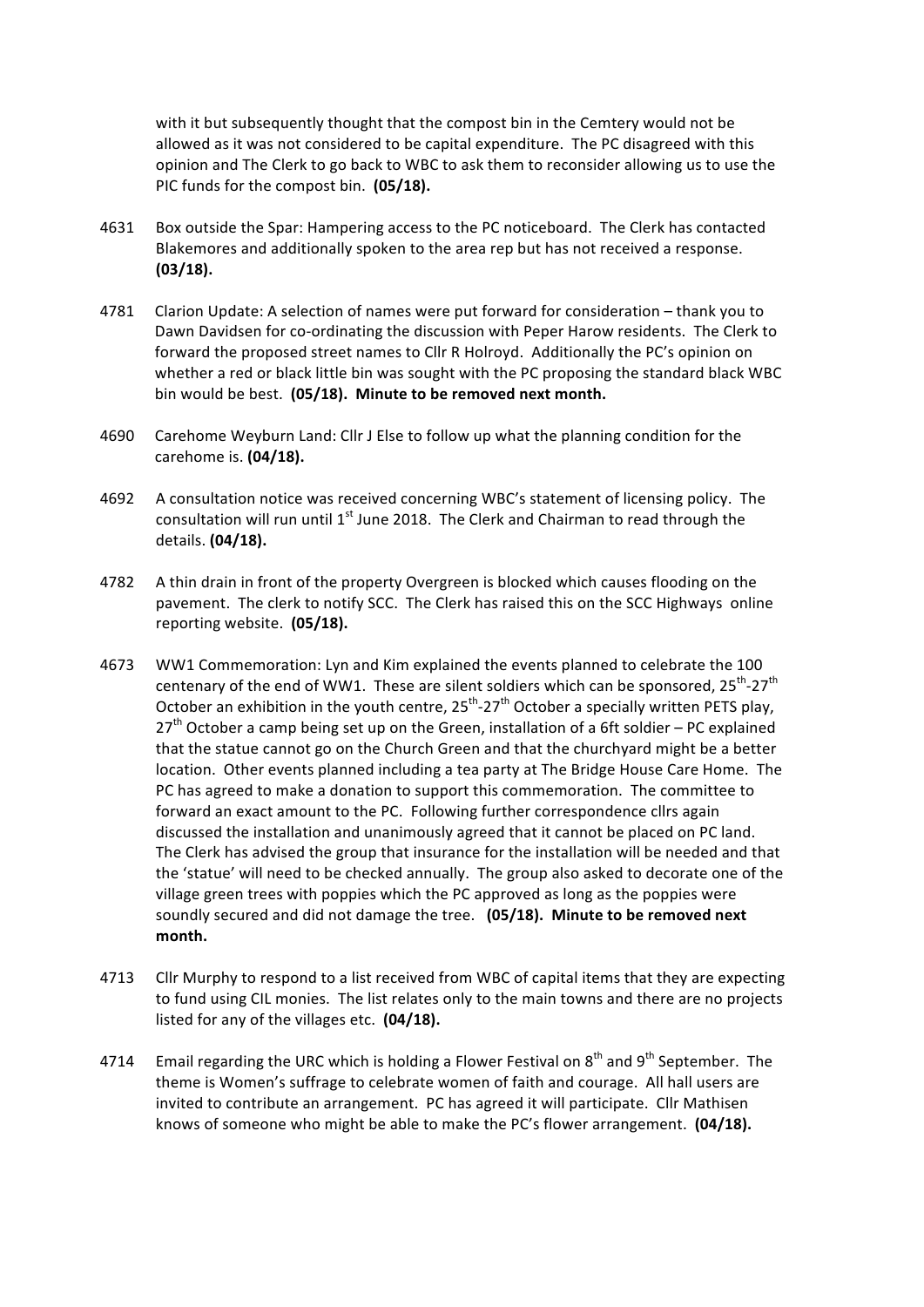- 4719 New NHP support programme with increased funding to £17,000. The Clerk to ascertain if we are eligible to obtain a further £2,000. **(04/18)**
- 4723 An email received from the Tree and woodland Mgr at WBC regarding some o the trees flanking Hazelwood. The clerk to respond. (04/18). Minute to be removed next month as covered in agenda item 18.
- 4783 Seale Road: Road was shut for investigative work. Patching has been done but Cllr Harmer has advised SCC Highways that it should be resurfaced in view of the forthcoming repairs to the Farnham Road as Seale Road will act as the diversion route. **(05/18). Minute to be removed next month.**
- 4784 Lengthman Scheme: all requests have been submitted and SCC has sent notifications to say that the work will happen within 28 days. (05/18). Minute to be removed next **month.**
- 4697 Road Repairs: £5million to be used for capital works to correct damage caused by this winter's weather. 2 sections of A287, 4 sections of B3001 Crooksbury Road to Seale Road, Moat Pond to Woodstock House Thursley Road, Duke of Cambridge to the tennis courts. Tilford Bridge is also due to be repaired and will remain closed for c 6 months whilst the repairs happen. (04/18). Minute to be removed next month.
- 4785 Cllr Harmer / Western Villages meeting arranged for  $3^{rd}$  May. There is a small pot of money available for very small jobs where the PC would use its own contractor, however Richard Knight would need extra insurance so probably not worth pursuing. Currently doesn't include ROW but PC's may include ROW's as the rule might change. (05/18). **Minute to be removed next month.**

## **11.0 WBC UPDATE**

4786 Cllrs J and D Else were unable to attend but the Clerk updated cllrs on WBC news via the enews bulletin. The Farnham by election is set for  $24<sup>th</sup>$  May. WBC opposed the proposed closure of Green Oaks School during the consultation stage, WBC has expressed strong opposition to two of Esso's potential pipeline routes through the borough especially the pipeline proposed to run through Farnham town centre. (05/18). Minute to be removed next month

## **12.0 SCC UPDATE**

- 4787 Road Children's Service: SCC are expecting a negative report on their children's service. There is an acceptance that things are improving but not quickly enough. A new chief executive has been appointed with experience in this area. **(05/18) Minute to be** removed next month.
- 4788 Fostering Service: the fostering service wish to promote themselves. The Clerk suggested there might be space at the St James School Summer Fair being held on  $16^{th}$  June. Cllr Harmer to advice if the fostering service can attend. (05/18) Minute to be removed next **month.**
- 4789 ROW's: A proposal has been made that Members can use their allocation towards either Highways or ROW remedial works (under current rules ROW's fall under a different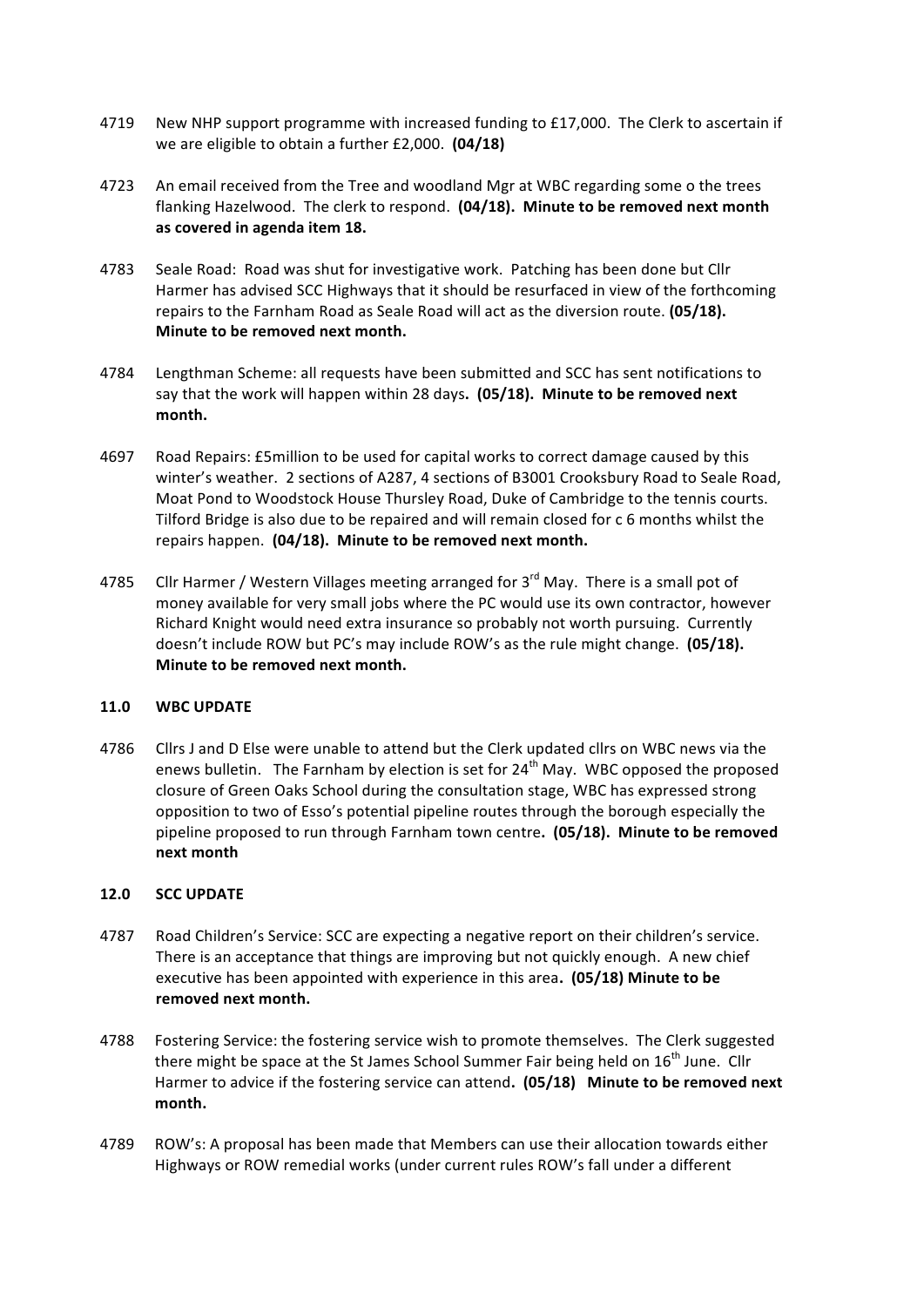funding). Cllr Harmer has access to £7,500 for Western Villages and has suggested that Elstead PC might propose FP64 and BW 68 to be considered for some of this funding. **(05/18)**

4790 Jubilee Park train: SCC might be able to provide a small amount of funding towards this via the standard application process. (05/18).

#### **13.0 NEIGHBOURHOOD PLAN UPDATE**

- 4791 The NHP is all but written with just a couple of sections being worked on. Objective to launch the 8 week consultation stage on  $6<sup>th</sup>$  July. Cllr Brooke has offered to proof read the final draft plan. The Clerk to forward all cllrs copies of the draft plan. (05/18).
- 4701 Leaflet: a leaflet to be sent to all residents going through the NHP process and encouraging people to participate in the consultation and referendum stages. (04/18).
- 4702 GSD: WBC will not include Bonfire Hill as a GSD. E&W will include it within the NHP. **(04/18).**
- 4703 Green Belt Review Group: Drawing up detailed evidence to support the NHP choice of sites. The group are producing a leaflet which the PC will help fund. (04/18).
- 4704 Settlement Boundary: WBC has proposed minor amendments to the settlement boundary. One property has been suggested but others that are in a similar situation excluded therefore leaving them subject to the full rigours of planning. Copies have been received and the settlement boundary was discussed in a separate meeting following the planning meeting on  $21^{st}$  May.  $(04/18)$ .
- 4590 SEA application: The Clerk and Cllr Jacobs completed the initial application to see if SEA is required and submitted it to WBC. It is expected that as the NHP will no longer promote site allocations the NHP SG will not have to undertake a SEA. (02/18).
- 4641 WBC Meeting was attended by Cllr Murphy, Cllr Jacobs, Mrs Davidsen, The Clerk, Mrs Gerhold, Cllrs D and J Else. Detailed minutes were circulated to cllrs following the meeting. The main points are:

The new draft NPPF policy is being consulted on and likely to be adopted in summer 2018 however WBC have said that they are basing their LLP2 on the old NPPF. The new NPPF specifies that 1) previously developed land should be prioritised for development, 2) the local authority must engage with local communities in its site selection, 3) in the determination of boundaries regard for the NHP and local emerging policies must be taken into consideration.

GSD: The NHP SG asked WBC to reconsider identifying Bonfire Hill as a GSD. It highlighted that GSD status would afford Bonfire Hill greater protection form development.

- 4792 Executive papers re LPP2 all developers have had access to them but Elstead PC has not. **(05/18)** Minute to be removed next month.
- 4793 WBC Roadshow: there has been no publicity for this event even though the hall has been booked for several weeks. The Clerk to ascertain how this is to be promoted. **(05/18)**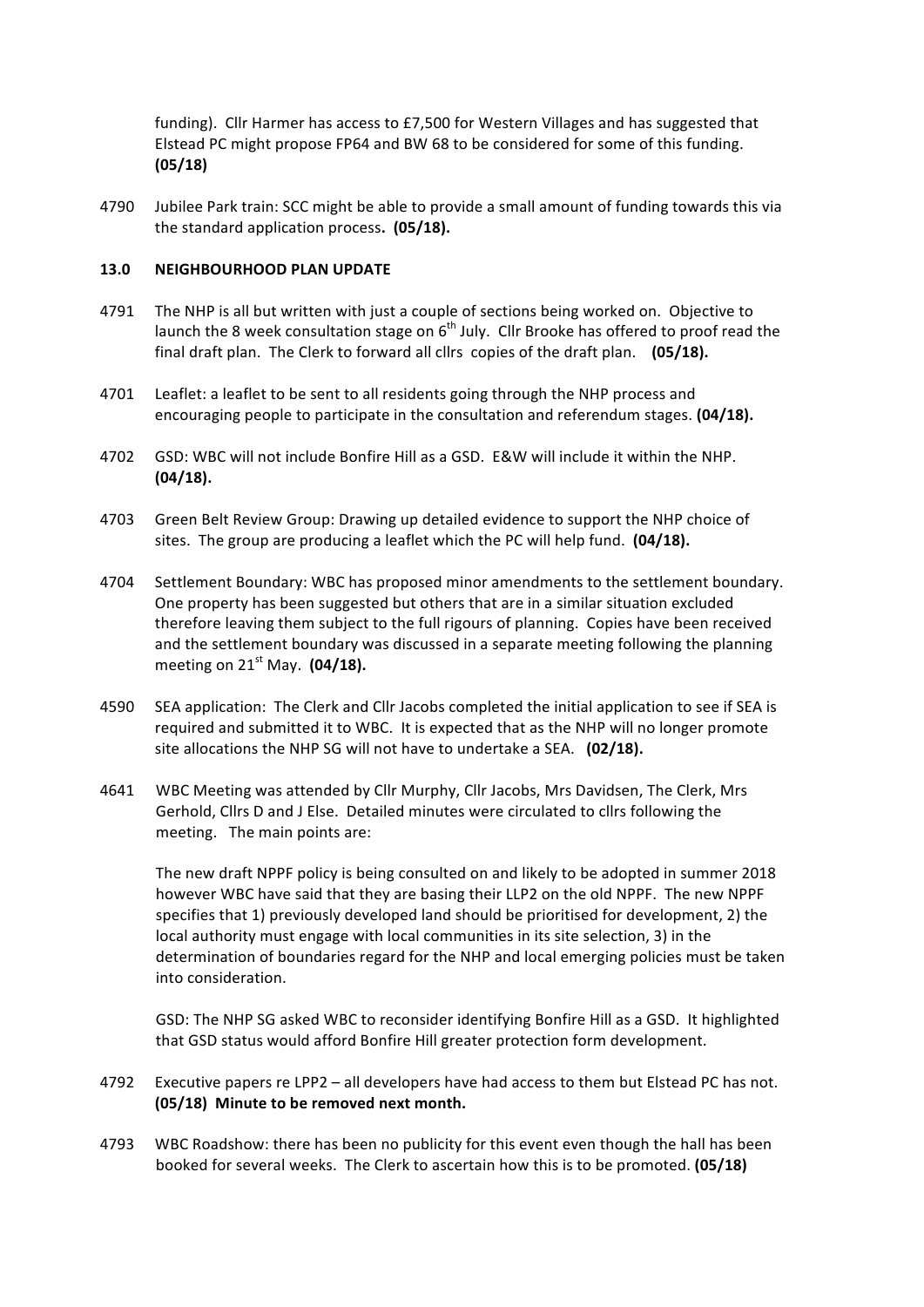4794 Sunray farm: Sunray farm have lined up a possible developer. (05/18) Minute to be removed next month.

#### **14.0 GDPR**

4584 The training session on  $6<sup>th</sup>$  February 2018 was attended by Cllr Brooke. The exact rules for GDPR are still not totally clear.

> The Clerk also to have a computer solely for PC work. Cllrs have agreed that the Clerk can have a mac and that it should be a new computer not reconditioned. The Clerk to put forward costs. (04/18). Minute to be removed as covered in **agenda item 15.**

> WBC is going to employ a GDPR officer and Clerks asked whether they could also be the external GDPR officer for Waverley PC's. The Clerk followed this up with Graeme Clark but there has been no response. Cllr J Else has offered to help follow this up. WBC have confirmed that they have not been able to appoint anyone so they cannot offer PC's the chance to 'share' this officer. **(05/18). Minute to be removed next month.**

As part of GDPR, PC's will have to determine policies for storage / deletion of documents. The Cllr Rees to draw up some draft policies. (02/18)

ICO – The Clerk advised that the PC is already a member. The Clerk to confirm. **(05/18)**

The Clerk to ask Angela Koch if we need to keep paper copied of the various NHP surveys. **(05/18)**

The Clerk to ensure all published addresses and contact details of clirs are up to date. **(05/18)**

The Clerk to ask the Clerks for Farnham TC and Witley PC regarding their GDPR policies. **(05/18)**

#### **15.0 APPROVAL TO BUY PC SEPARATE LAPTOP**

4705 As part of GDPR The Clerk to have a computer solely for PC work. Cllrs have agreed that the Clerk can have a mac and that it should be a new computer not reconditioned. The Clerk forward costs. Cllrs suggested £500 for a new laptop and that 128GB would be sufficient. **(05/18).**

#### **16.0 SIGNS AND NOTICES ON THE VILLAGE GREEN**

4795 A request was received asking if promotional signs could be placed on the village green for 2 weeks in October. Cllrs agreed that signs would not be allowed on the green. There are a number of reasons including safety, visibility, distraction for drivers on the busy B3001 and that it would set a precedent with lots of other groups wishing to place signs. (05/18). **Minute to be removed next month.**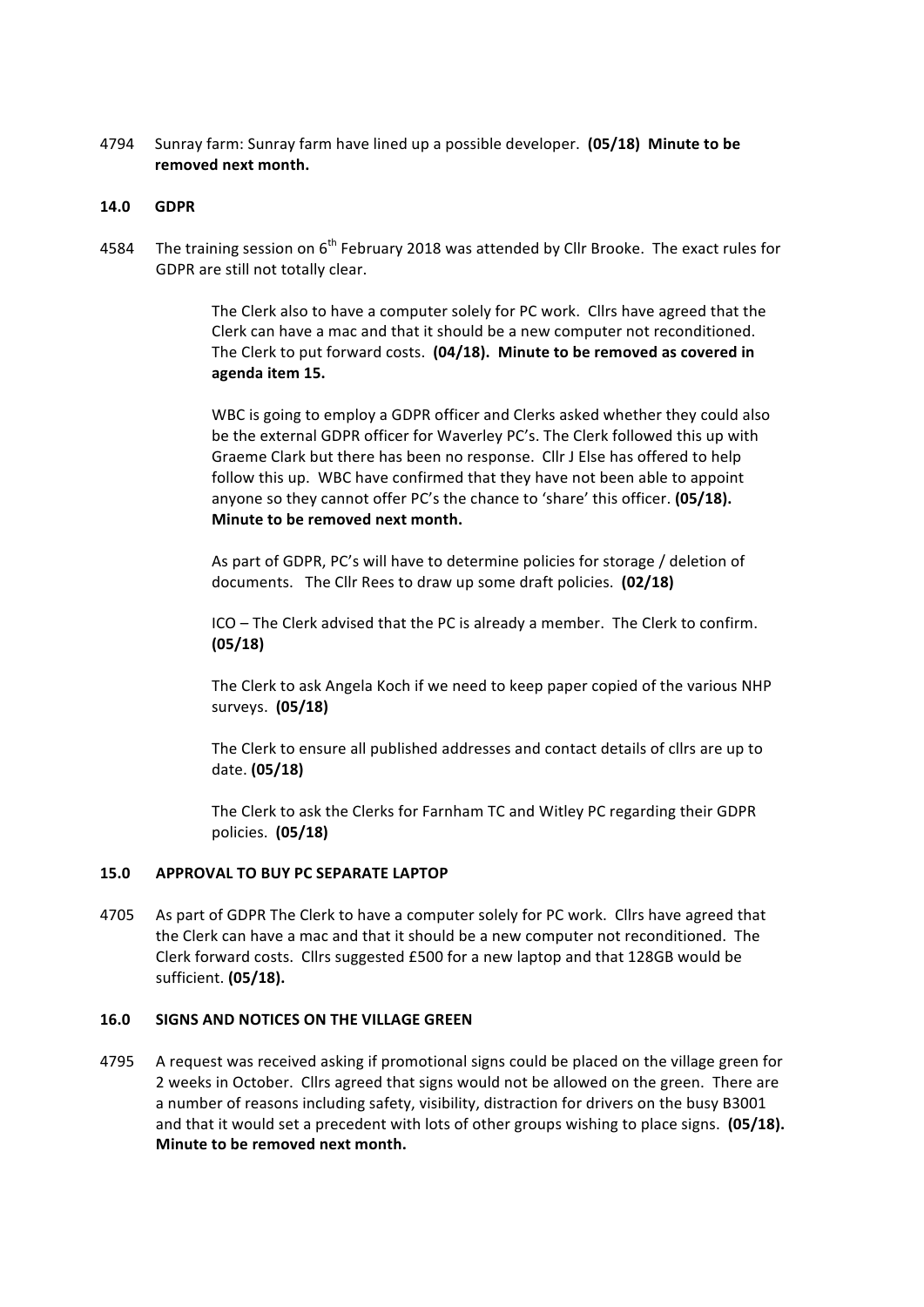## **17.0 PLAY AREAS MAINTENANCE AND REFURBISHMENT**

- 4796 The recent play inspection highlighted areas that require remedial works. The Clerk and Cllrs J and R Holroyd met with Paintics who are happy to strip back the rust and repaint some of the play equipment. The costs of £430.62 was accepted by cllrs. Others avenue for this work had been explored to no avail. The Clerk to instruct Paintics. (05/18).
- 4797 The recent play inspection highlighted equipment that needed repairing / replacing. The Clerk has contacted the two companies who made the equipment for costs on repair / replacement. The report concerning the seesaw repairs needs further clarification which the Clerk will follow up. (05/18).

#### **18.0 TREE SURVEY UPDATE**

4798 The Clerk confirmed that works would be prioritised to fit in with the time schedule of remedial work as noted on the report. The Clerk and Cllr Murphy met with WBC tree specialist and will do remedial works to the trees bordering Hazelwood as agreed. **(05/18).** 

#### **19.0 REPORTS AND CORRESPONDENCE**

- 4799 The Clerk advised that all financial accounts were submitted to the accountants for examination. (05/18). Minute to be removed next month.
- 4800 Logon details for the new SSALC website have been received and circulated to all cllrs. **(05/18).** Minute to be removed next month.
- 4801 A letter from Mrs Sims, Head of Planning has been received clarifying a recent European judgement relating a habitats directive. (05/18). Minute to be removed next month.
- 4802 Logon details for the new SSALC website have been received and circulated to all cllrs. **(05/18).** Minute to be removed next month.
- 4803 An email was received from a resident proposing that an additional lay-by would ease car parking issues by the Springfield Surgery. The Clerk to write to the resident and explain that there is not enough funding to do this (05/18). Minute to be removed next month.
- 4804 CIL modifications WBC have advised that any modifications must be made in writing to WBC by 8<sup>th</sup> June 2018. (05/18). Minute to be removed next month.
- 4805 Notification received of a meeting at WBC on  $4^{th}$  June at 7pm where there will be a presentation of LPP2. (05/18). Minute to be removed next month.
- 4806 The Clerk met with Yvette Ortel, Partnership Committee Officer for SCC and Waverley local committee. (05/18). Minute to be removed next month.
- 4807 Request for a grant from Challengers charity. The Clerk to advise that unfortunately there is no such grant scheme available. (05/18). Minute to be removed next month.
- 4808 Advert for a Tilford warden received from Tilford PC. The Clerk to place on the website. **(05/18).** Minute to be removed next month.